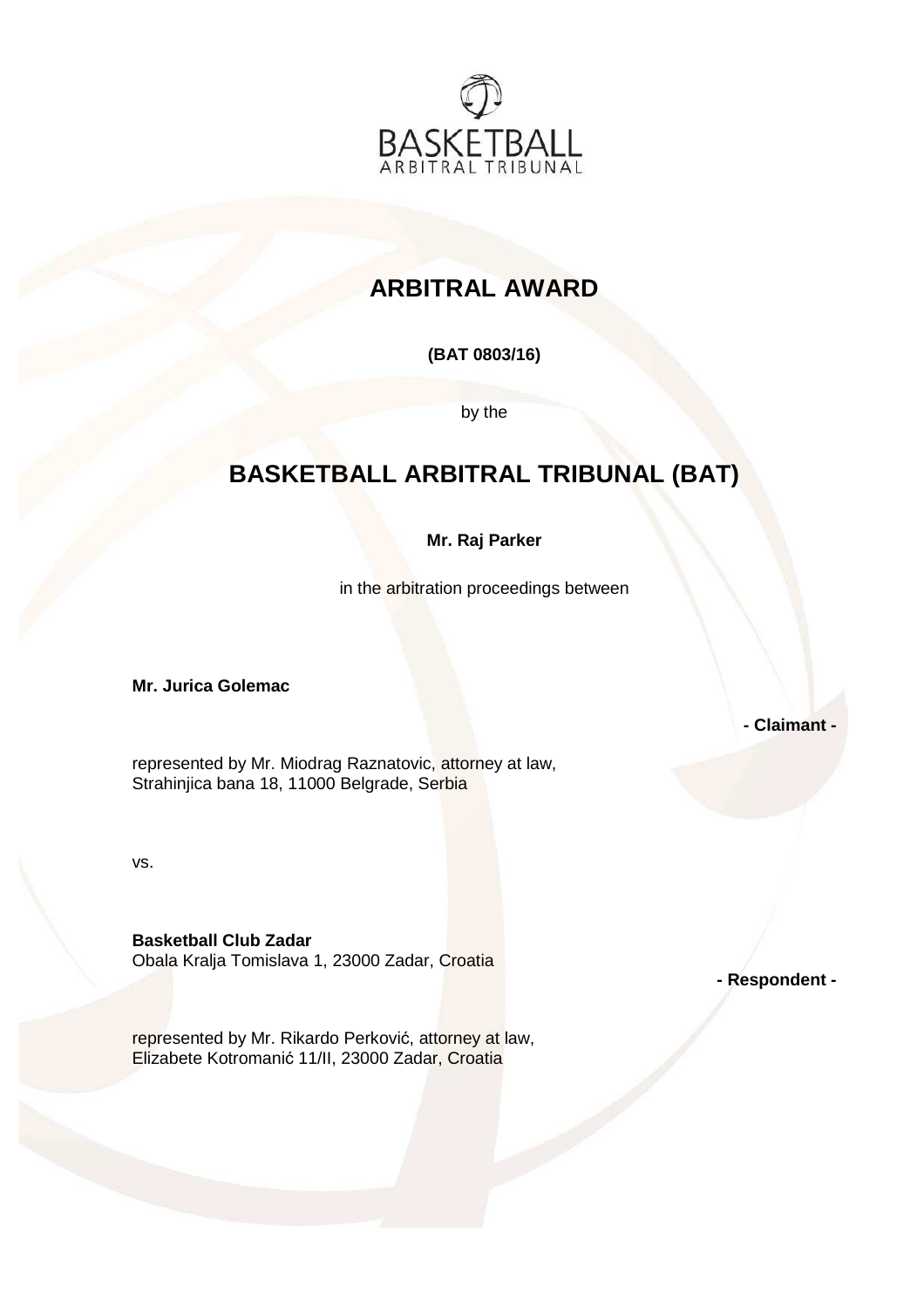

#### **AWARD**

Upon providing both parties with an opportunity to be heard, having ascertained his jurisdiction and considered the factual and legal arguments as well as the requests for relief submitted in this case, the Arbitrator decides as follows:

- **1. Mr. Jurica Golemac's requests for relief are dismissed.**
- **2. The costs of this arbitration until the present Award, which were determined by the President of the BAT to be in the amount of EUR 3,980.00, shall be borne by Mr. Jurica Golemac alone. Accordingly, the balance of the Advance on Costs, in the amount of EUR 1,020.00, will be reimbursed to Mr. Jurica Golemac by the BAT.**
- **3. Any arbitration costs associated with a Request for Reasons (see attached Notice) shall be advanced and borne by the requesting party.**
- **4. Any other or further-reaching requests for relief are dismissed.**

Geneva, seat of the arbitration, 9 September 2016

Raj Parker (Arbitrator)